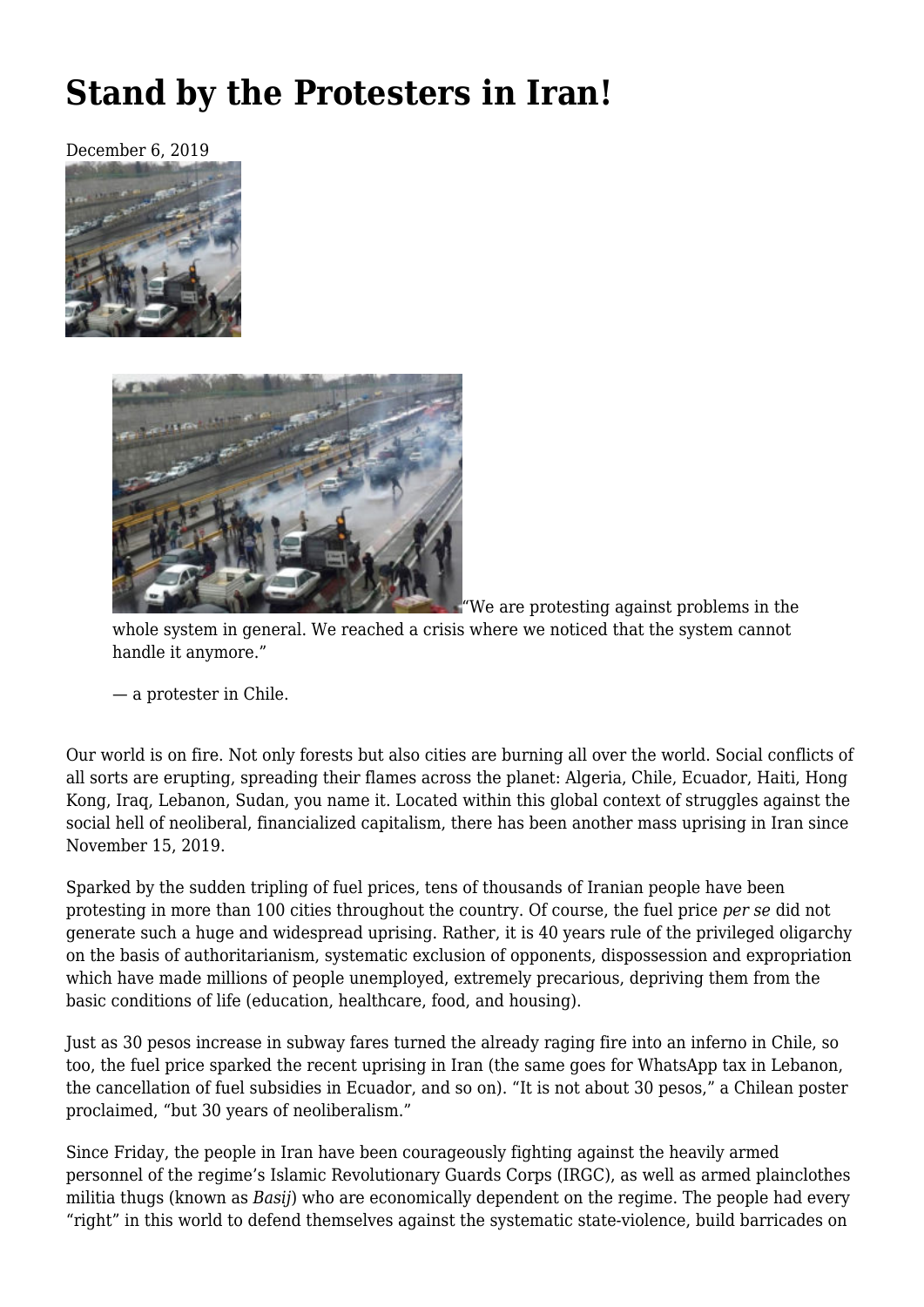the streets, block highways and occupy local areas and roundabouts.

The forgotten and the invisible in Iran made themselves visible by starting fires. The fire to these people is the yellow vest to the French surplus population and proletarians. Both give voice to the voiceless. While the BBC Persian TV and reactionary loyalist media (Iran International, Manoto etc.) prescribe the liberal doctrine of "peaceful, civil protest," the Iranian youth are self-conscious of the fact that "a people without hate cannot triumph," that "material force must be overthrown by material force," and that they have the right to legitimately defend themselves against the state violence systematically aimed at killing the citizens.

"Enough is enough" is the message of the people in the Global South and beyond. As students have chanted in one of Tehran's universities, "the people are fed up, enough with slavery." Like our sisters and brothers in Iraq and Lebanon, the Iranian people are absolutely fed up with the authoritarian capitalism reducing their lives to a mere vegetable existence, the systematic corruption intrinsic to mafia capitalism, and the sub-imperialism of the Islamic Republic in Iraq, Lebanon, Palestine, Syria, Yemen and the region as a whole.

They are not only opposing the tripling of the fuel price but the Islamic Republic in its entirety. No other slogan, chanted by our comrades in Lebanon, can better express the spirit of struggles in the current conjuncture: "All means all" (كلن يعن كلن(.

The ruling class has responded to this radical, practical negation of all existing powers with an iron fist. The systematic violence employed by the Islamic Republic to paralyze the uprising is unprecedented in scale and intensity. The authorities have completely shut down the internet for four successive days, transforming the country into a big black box, slaughtering the people with impunity. According to Amnesty International, hundreds have been injured, thousands arrested, and "at least 106 protesters in 21 cities have been killed," although "the real death toll may be much higher, with some reports suggesting as many as 200."

There are [many videos](https://www.youtube.com/results?search_query=iran+protest+2019) showing the police shooting demonstrators in the head and chest – as we observed before in the case of Iraq. This happened mainly in the Kurdish and Arab provinces whose discriminated people are once again at the very forefront of the uprising and have paid the highest price.

The Islamic Republic has been successful so far in achieving its goals. They have seized the opportunity provided by the US sanctions to realize their neoliberal dreams in order to be able to both recover the current budget deficit and increase their military operations in the region. To do so, they have shut down the internet by virtue of which they have brutally slaughtered their opponents. Internationally speaking, there has been no specific media coverage, no international condemnation of the state repression, and very little solidarity from the global left – in other words, the bloodbath is carried out in silence. This is possible because, while the oppressed classes in Iran and the Middle East have no illusion about the "anti-imperialist" role of the Islamic Republic, many on the left still believe in the ideological self-representation of the regime as an anti-imperialist force standing against the US and its regional allies.

The left needs to learn from the oppressed classes to simultaneously oppose US imperialism (especially US sanctions) and the Islamic Republic's interventions in the region.

We, the undersigned academics and militants, urge the global left to break its silence and express its solidarity with the people of Iran and their resistance.

It is pointless for us to demand anything from the Islamic Republic, but we will demand from our